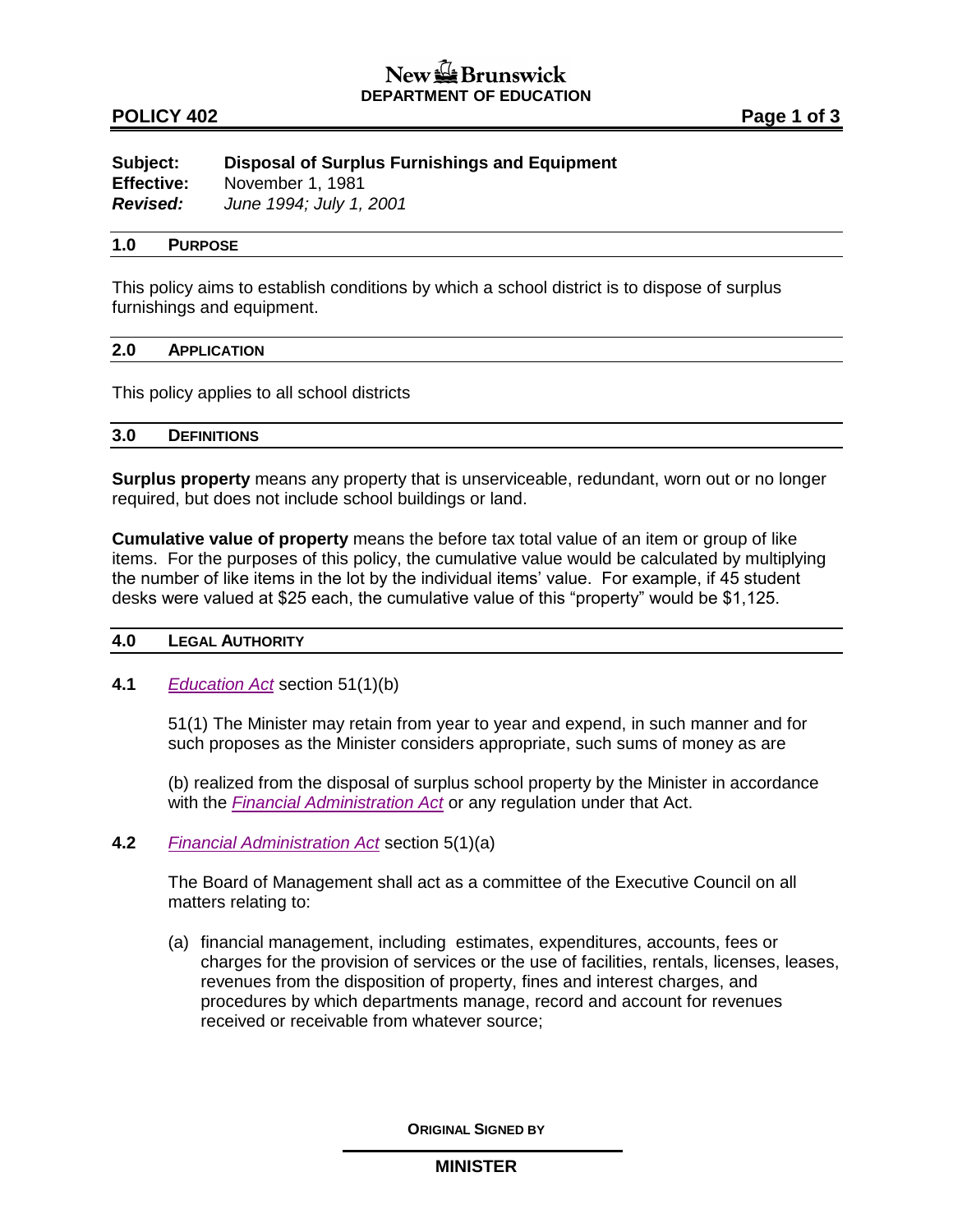## New & Brunswick **DEPARTMENT OF EDUCATION**

## **POLICY 402 Page 2 of 3**

### **4.3** *[Regulation 83-227](http://laws.gnb.ca/en/ShowPdf/cr/83-227.pdf)* under the *[Financial Administration Act](http://laws.gnb.ca/en/ShowPdf/cs/2011-c.160.pdf) –* Sections 5 and 6

#### **5.0 GOALS / PRINCIPLES**

Because tax dollars are used to purchase assets/property of the Crown, government has a responsibility to ensure that those assets/property are treated responsibly, and in cases where those assets/property are deemed surplus, the residual value resulting from the disposal of those assets/property should be returned to governments' consolidated revenue fund.

#### **6.0 REQUIREMENTS / STANDARDS**

- **6.1** Prior written approval of the Department of Education shall be received before disposal.
- **6.2** Disposal must be carried out by either public advertised tender or auction.
- **6.3** No sale is to have a cumulative value in excess of five thousand dollars (\$5,000).
- **6.4** Reports of all disposals shall be made in writing by the Department of Education to the Department of Supply and Services.
- **6.5** Permission to dispose of individual equipment items in excess of \$1,000 per item must be obtained from Board of Management by the Department of Education on behalf of the district.
- **6.6** All revenues resulting from the disposal or sale of surplus equipment must be forwarded to the Department of Education for deposit to the consolidated revenue fund.
- **6.7** The district will in turn be reimbursed for the disposal by an internal adjustment to the district's furnishings and equipment replacement budget.

### **7.0 GUIDELINES / RECOMMENDATIONS**

None

### **8.0 DISTRICT EDUCATION COUNCIL POLICY-MAKING**

A District Education Council may establish policies regarding:

- the use of furnishings and equipment, and
- the collection and reallocation of surplus furnishings and equipment

within the school district, not inconsistent with this policy.